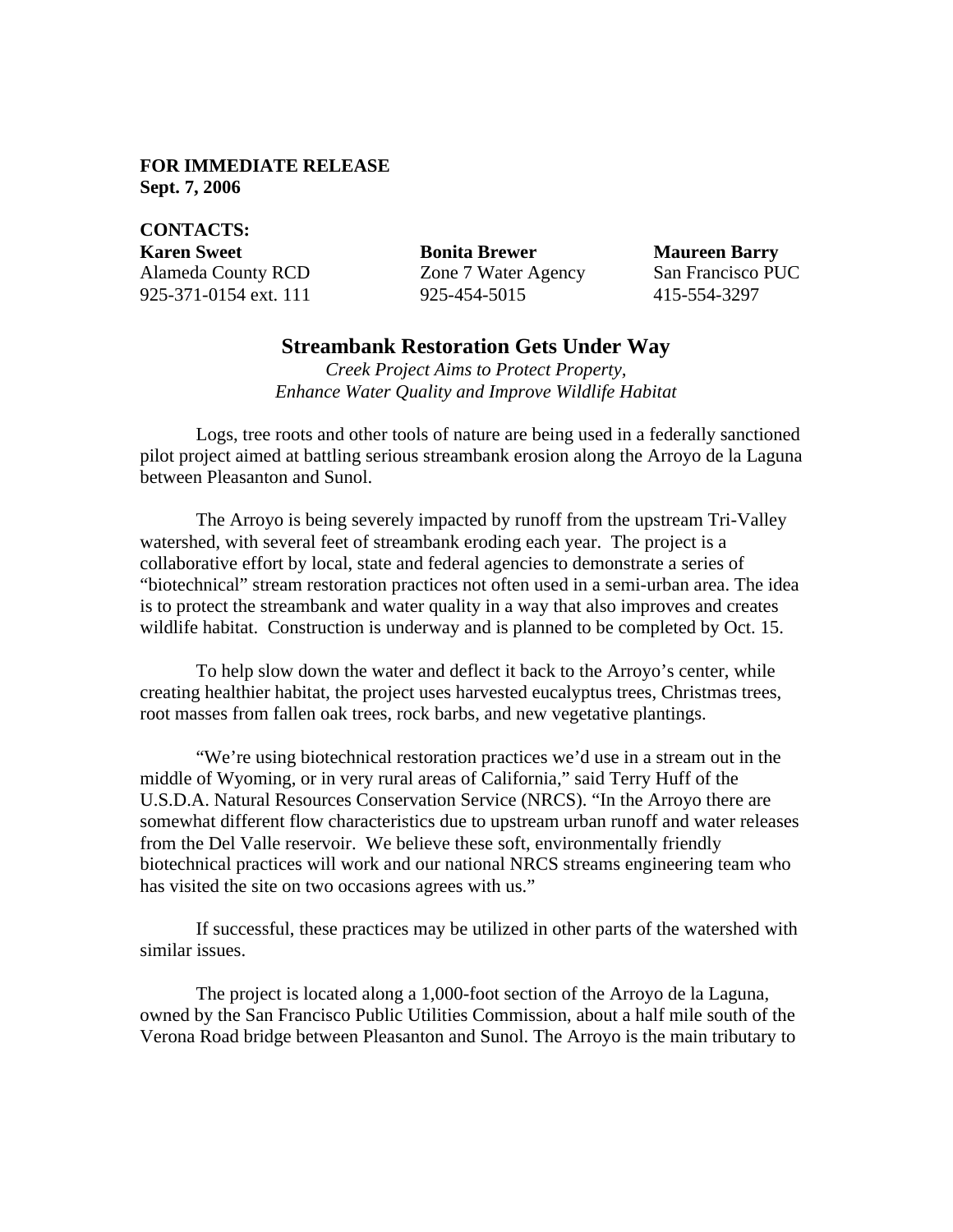Alameda Creek, the second largest drainage to the San Francisco Bay. The Arroyo de la Laguna drains approximately 400 square miles of the upper Alameda Creek watershed in the Tri-Valley region, and provides habitat for the California red-legged frog, the Western pond turtle, migrating song birds, and other local wildlife. The project will also improve habitat for steelhead trout, once downstream barriers to fish migration are removed.

This project demonstrates regional collaboration. The NRCS, in conjunction with the Alameda County Resource Conservation District, is teaming up with the San Francisco Public Utilities Commission, Livermore-Amador Valley's Zone 7 Water Agency, Alameda County Public Works Agency, and the Dublin San Ramon Services District on this \$650,000 pilot project. The eucalyptus trees were donated by Four Winds Nursery in Fremont, which removed the trees from Mission Creek during another stream improvement project.

 "Alameda Creek is an important public resource that brings together many groups that share responsibility for its protection and restoration," said Tim Ramirez, SFPUC natural areas manager. "We hope to partner with these groups on many more projects involving Alameda Creek."

 The collaboration also has included support and advocacy of two area members of Congress, Rep. Pete Stark and Rep. Ellen Tauscher, along with Alameda County Supervisor Scott Haggerty.

## **\*\*\*\*\*\*\*\*\*\*\*\*\*\*\*\*\*\*\*\*\*\*\*\*\*\* SPECIAL NOTICE \*\*\*\*\*\*\*\*\*\*\*\*\*\*\*\*\*\*\*\*\*\*\***

Project managers will offer scheduled photo opportunities, since access to the project site is restricted. The first one is scheduled for **Tuesday, Sept. 12, 10 a.m. to noon** for a look at early construction. Archived photographs are also available upon request. Enter San Francisco's property via Pleasanton-Sunol Road, where there will be a sign, *Arroyo de la Laguna Streambank Restoration Project*. Zone 7 Public Information Officer Bonita Brewer, and Pete Van Hoorn, from Alameda County RCD, will meet you.

**(Directions: From I-680 in Pleasanton, exit at Castlewood Drive and go west. Turn left (south) onto Pleasanton-Sunol Road, toward the town of Sunol. The gate is about two miles from Castlewood Drive, on the right (west), and adjacent to a home. On the East Bay Regional Parks map, http://ebparks.org/parks/pleasrig.htm , the project site and entrance to the property is where the arrow crosses the roads.)**

Photos may also be taken at any time from the Foothill Road side, outside the property fence, across from East Bay Regional Park District's Pleasanton Ridge staging area.